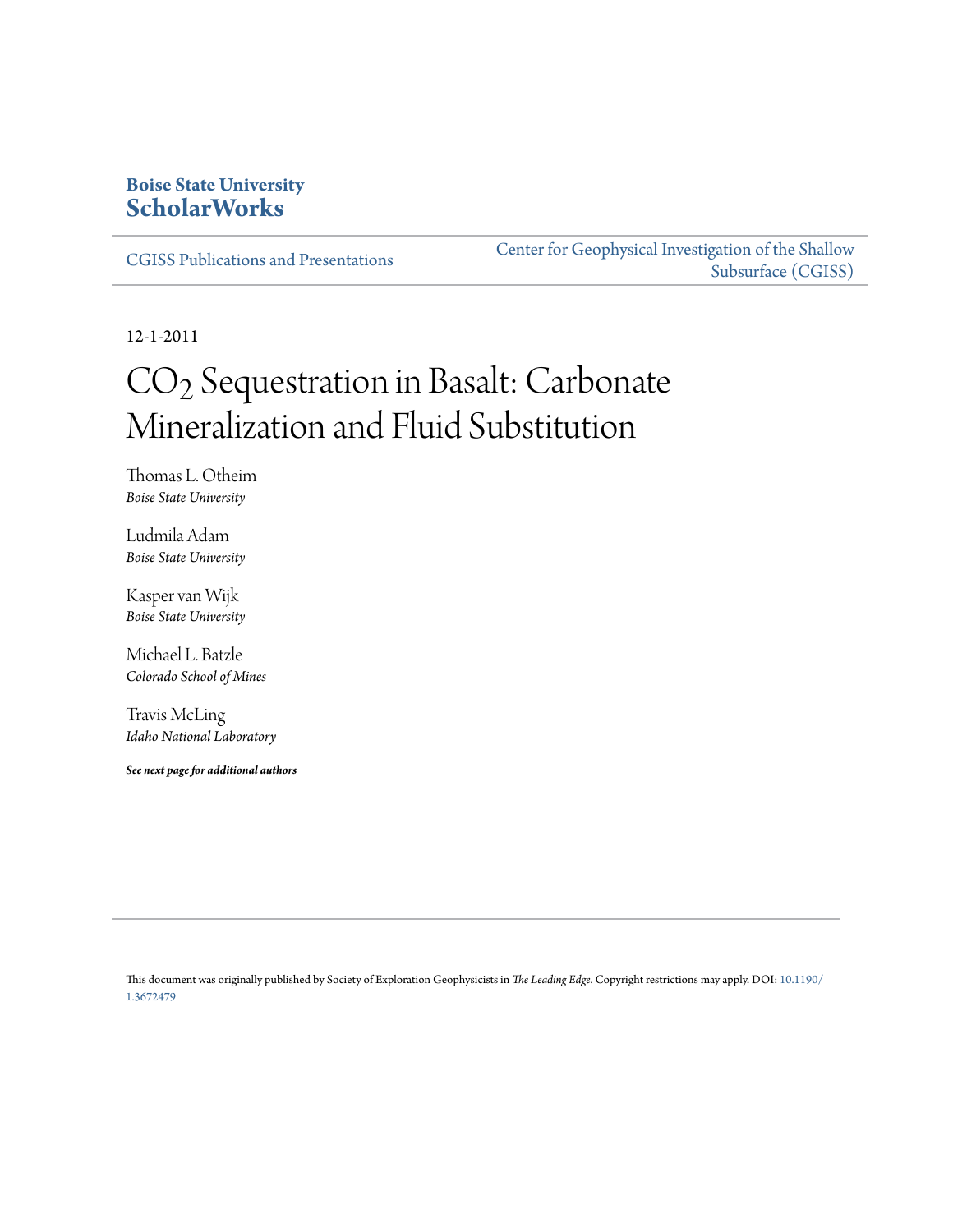#### **Authors**

Thomas L. Otheim, Ludmila Adam, Kasper van Wijk, Michael L. Batzle, Travis McLing, and Robert Podgorney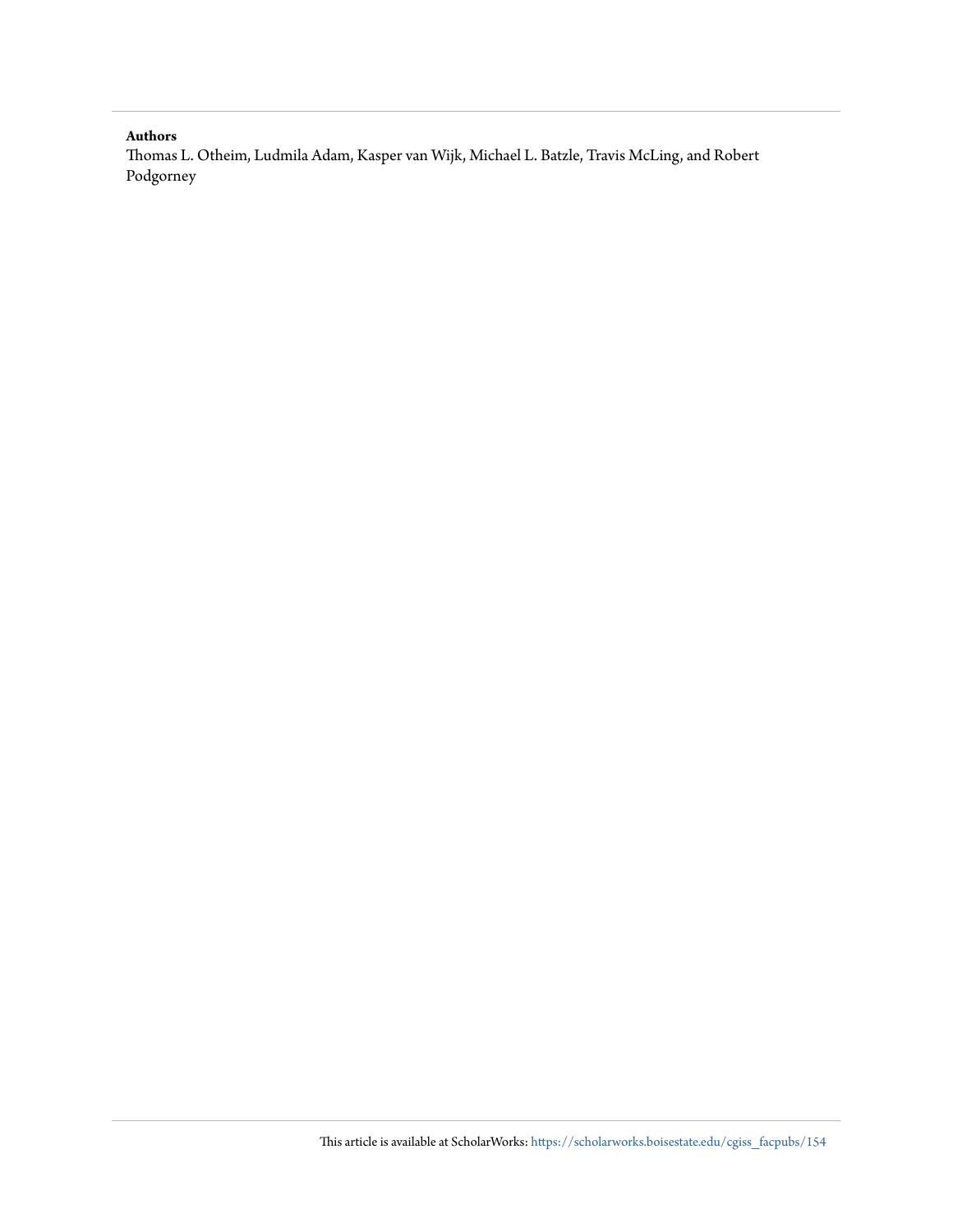## CO<sub>2</sub> sequestration in basalt: Carbonate mineralization and fluid substitution

THOMAS L. OTHEIM, LUDMILA ADAM, and KASPER VAN WIJK, Boise State University MICHAEL L. BATZLE, Colorado School of Mines TRAVIS MCLING and ROBERT PODGORNEY, Idaho National Laboratory

Geological sequestration of carbon dioxide in deep reservoirs<br>
Imay provide a large-scale option for reducing the emissions of this gas into the atmosphere. The effectiveness of sequestration depends on the storage capacity and stability of the reservoir and risk of leakage into the overburden. Reservoir rocks can react with a  $CO_2$ -water mixture, potentially resulting in the precipitation of minerals in the available matrix pore space and within pre-existing fractures. This induced mineralization may form internal seals that could help mitigate the leakage of  $\mathrm{CO}_2$  into the overburden. For basaltic host rocks, carbonic acid partially dissolves minerals in the host rock, such as the calcium plagioclase mineral, freeing various cations (e.g., Ca<sup>2</sup>+ and Mg2 +) for later precipitation as carbonate cements (Gislason et al., 2010).

In this paper, we study the injection of carbon dioxide into basaltic rocks in the laboratory, and analyze the variations in elastic and petrographic properties. After injection, changes in the velocities are expected to be initially due to fluid substitution from water to  $CO<sub>2</sub>$ , and later due to mineralization in the form of carbonate cements. Quantifying these changes in terms of their physical and elastic rock properties will determine the feasibility of using seismic methods to remotely monitor the subsurface migration of the  $\mathrm{CO}_2$  plume and the progress of in-situ mineralization.

We hypothesize that the P- and S-wave velocities of basalt undergoing  $\mathrm{CO}_2^{}$  sequestration will change with respect to the pre-injection velocities. However, the direction and magnitude of the velocity change depend on the time since injection. As a result, time-lapse seismic methods may provide information about changes in wave velocity that result from a  $\mathrm{CO}_2$  injection process. Figure 1 illustrates in a qualitative way the expected velocity as a function of time since the initiation of  $\mathrm{CO}_2$  injection. Initially, the water filling the pore space will be displaced by supercritical carbon dioxide, which is a more-compressive and less-dense fluid than water. This causes a decrease in P-wave velocity as the rock is more compressible with  $\mathrm{CO}_2^2$ , and a small increase in S-wave velocity because the rock density decreases. Later, pore- and fracture-filling cements will alter the physical properties of the basalt. The pore space once containing fluid alone will decrease due to carbonate precipitation, increasing the P- and S-wave velocities. This process occurs several weeks after injection of  $\mathrm{CO}_2$ . Here, we aim to quantify these changes on basalt cores by designing experiments to test the competing effects of fluid substitution and mineralization on the velocity behavior in basalts.

#### **Methodology**

Three outcrop samples of basalt were collected from the Western Snake River Plain near Hagerman, Idaho. Two plugs were taken from each sample, with one set of plugs having a diameter of 1 inch and the other set of plugs having a diameter of 1.5 inches. The length of the plugs varies between 1.5 and 2 inches. The larger-diameter cores were used for fluid-substitution tests and the smaller diameter cores were used to study the effects of CO2 -induced mineralization. The potential basalt reservoir in Idaho is at a depth of 1 km, where the  $\mathrm{CO}_2$  is in supercritical (sc) condition: it compresses as a gas, but has the density of a liquid. Measurements of the elastic rock properties as a result of fluid substitution were performed under pressure using a quasistatic stress-strain apparatus and ultrasonic transducers (for details on the system see Batzle et al., 2006). Elastic moduli and velocities were estimated at seismic (2–400 Hz) and ultrasonic frequencies (~1 MHz) with varying fluids and differential pressures. The samples were measured dry and fully saturated with either pure water or  $\mathrm{CO}_2^{}$ . To ensure having the  $\mathrm{CO}_2^{}$  at supercritical condition we kept the pore pressure constant at 1200 psi.

The second experiment examines changes in the P- and Swave velocity before and after the cores are placed for 15 weeks in a pressure chamber containing a water- $\rm CO_{2}$  mixture at 1200 psi and 100°C. The water used in this experiment was equilibrated for several weeks with fragments of the basalts. Broadband noncontacting laser ultrasonic measurements (Scales and Malcolm, 2003) were performed on dry cores at room conditions, both before setting the samples in the vessel and after 15 weeks of reaction with the water- $\mathrm{CO}_2$  mixture. The ultrasonic direct-arrival times and late-time coda waves were analyzed to determine velocity changes due to mineralization. Coda waves are sensitive to small changes in the basalt, as they consist of surface waves circling the rock multiple times and body waves scattering from the basalt vesicles. This means the coda waves sample the medium more thoroughly than first arrivals (Snieder et. al., 2002).



*Figure 1. Sketch of the expected changes in the P- and S-wave velocity as a result of CO2 substituting for water followed by carbonate mineralization.*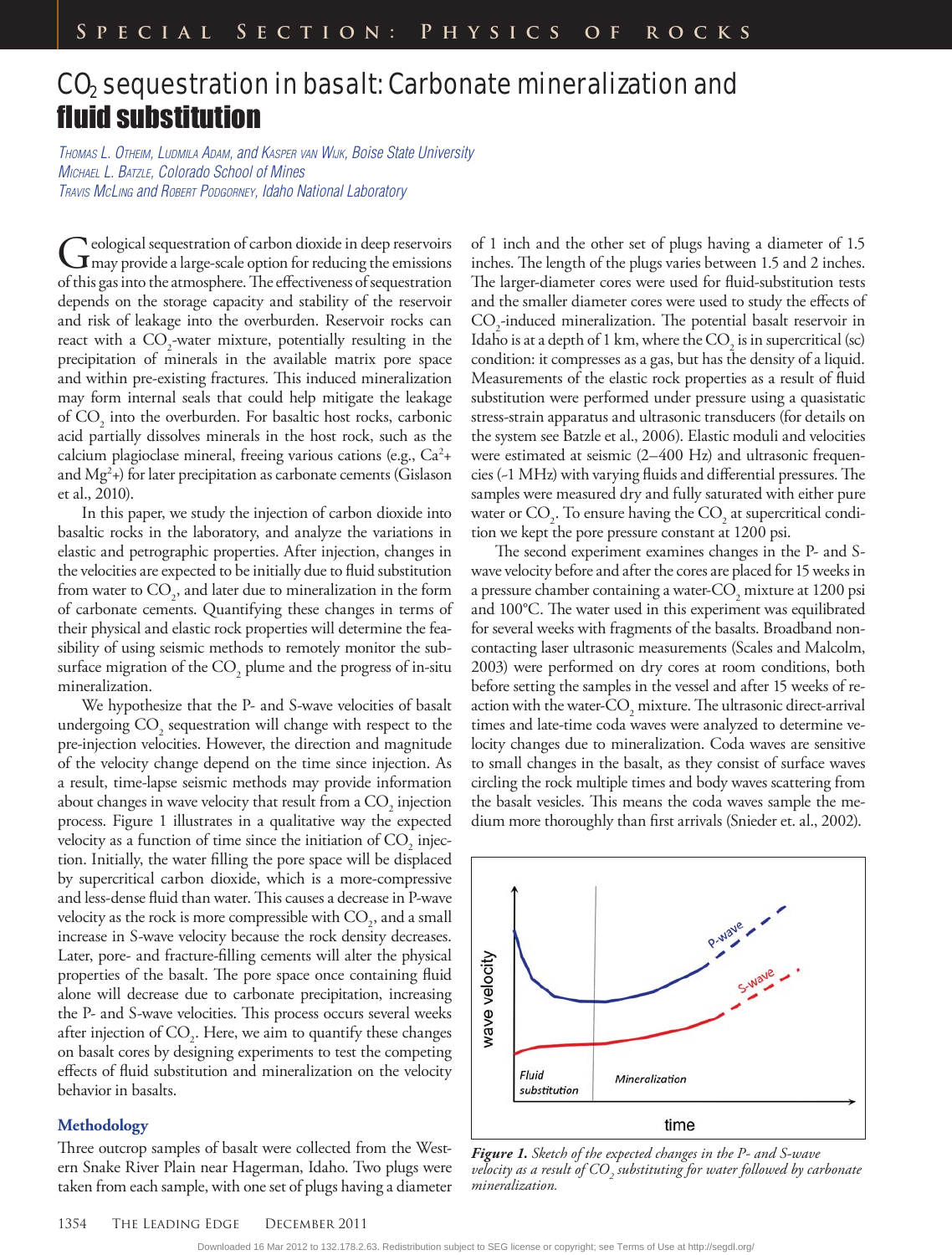| <b>Sample</b>               | B1   | B <sub>2</sub> | B <sub>3</sub> |
|-----------------------------|------|----------------|----------------|
| $\phi_{helium}$ (%)         | 19.0 | 13.9           | 16.1           |
| k(mD)                       | 1.49 | 0.19           | 1.86           |
| $\phi_{\text{mercury}}$ (%) | 9.9  | 10.3           | 11.2           |
| XRD analysis                |      |                |                |
| Plagioclase (%)             | 62.7 | 67.3           | 66.3           |
| Pyroxene (%)                | 19.3 | 15.1           | 13.0           |
| Olivine (%)                 | 13.8 | 12.2           | 15.5           |
| Gypsum (%)                  | 1.7  | 0.7            | 0.6            |
| Ilmenite $(\% )$            | 2.5  | 4.7            | 4.6            |

*Table 1. Petrographic data for three basalt samples.*

#### **Results**

Each basalt sample was fully characterized using XRD, XRF, thin-section petrography, CT scans, permeability, and helium and mercury porosimetry measurements. The composition of all three basalt samples is similar, with porosities that vary from 10 to 19% and permeability that varies from 0.19 to 1.86 mD (Table 1). Figure 2 shows CT scans for the basalt samples, where the gray scale is proportional to density, with black representing pore space  $(p= 0 g/cc)$  and white representing olivine and pyroxene ( $p = 3.8$  g/cc). Note the large range of pore sizes and mineral composition from the CT scans.

Sample B2 has a total mercury injection porosity of 10.3%. 8% of the pore space is related to pores with throats between 1 and 100 microns, and the remaining 2.3% has a size between 0.01 and 1 microns. The larger pores in basalts are mostly vesicles, and their shape is overall rounded. The smaller pores are either microcracks or aligned and connected small pores. We first present the results on data acquired for the fluid substitution experiment at 1200 psi for sample B2. Samples B1 and B3 have similar behavior to sample B2, and are therefore not included in this discussion.

*Fluid substitution.* Figure 3 shows the ultrasonic P- and Swave velocities for different fluids as a function of differential pressure. The velocities increase with pressure as compliant pores close. The presence of these pores is observed in CT-scans (Figure 2) and from mercury injection data. We observe that P-wave velocities are more sensitive than S-waves to the change from pure water to pure  $\text{sc-CO}_2$ . In this figure we also compare the water-saturated basalt velocity predicted by Gassmann's equation to the measured P-wave velocity. To do this, first we convert the measured ultrasonic velocities into moduli by using the mercury injection porosity and grain density (3 g/cc). Hence, we assume that the pore space sensed by mercury injection is fully saturated. Note that if this is not correct, it can significantly affect the estimate of the moduli and velocity. The mineral bulk modulus (84.1 GPa) is estimated using the Voigt-Reuss-Hill average of the mineral volumes obtained from XRD data and published values for the mineral moduli (Mavko et al., 2003). The bulk modulus for the water-saturated sample is computed from the measured  $\mathrm{CO}_2$ -saturated bulk modulus using Gassmann's relation, and this bulk modulus estimate is



*Figure 2. CT scans for basalt samples. Black is pore space and lighter gray represents the greater density of the minerals.*

converted back into a P-wave velocity. Using the measured dry bulk modulus to estimate the Gassmann water-saturated bulk modulus gives similar results as when using the measured  $\mathrm{CO}_2$ saturated rock bulk modulus.

To study the frequency-dependence of the moduli for saturated basalts, we compare data acquired from seismic to ultrasonic frequencies. Figure 4 shows the measured bulk and shear modulus as a function of frequency for water and CO<sub>2</sub> saturations. In addition, we display the Gassmann's prediction of the bulk modulus for water saturation. When the sample is saturated with  $\mathrm{CO}_2$  negligible dispersion is observed in the bulk and shear modulus. For the water-saturated sample, a significant frequency-dependence of the bulk modulus is observed, while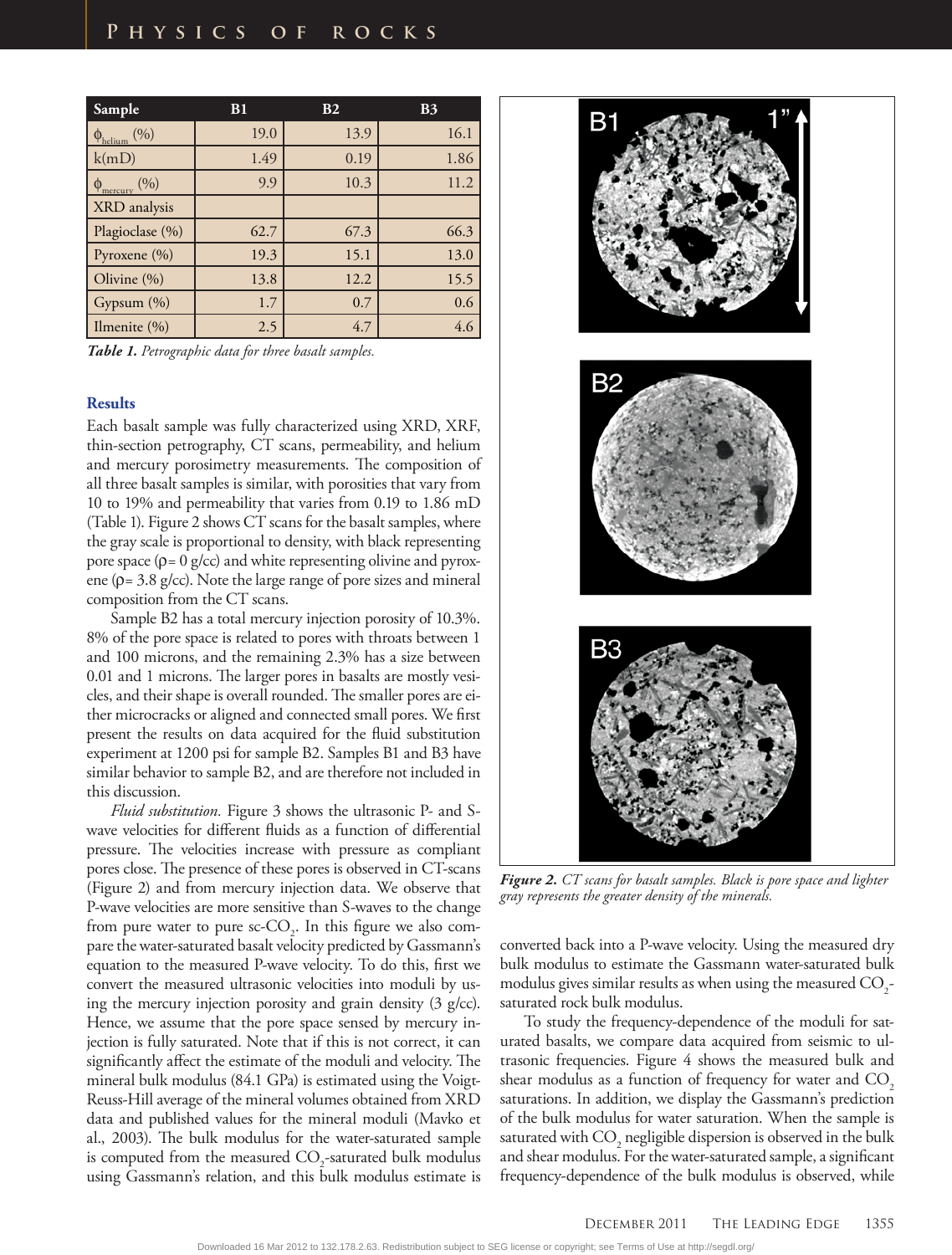

*Figure 3. Transducer ultrasonic P- and S-wave velocity measured from sample B2 as a function of differential pressure. The pore pressure is constant at 1200 psi. The fully water-saturated basalt velocity modeled using Gassmann's equation underpredicts the measured velocity.*



*Figure 4. Bulk (solid symbols) and shear (open symbols) modulus as a function of frequency for sample B2 at a differential pressure of 2500 psi. Gassmann's predicted bulk modulus for a basalt fully saturated with water agrees for measurements at 20 Hz and lower.*

no frequency-dependence is observed in the shear modulus. From Figure 4, we observe that Gassmann's equations perform more accurately below 20 Hz, and as frequency increases the bulk modulus consistently underpredicts the measured bulk modulus.

*Mineralization.* Figure 5 is a photograph of sample B1 before and after 15 weeks inside a  $\text{CO}_2$ -water reactor. A red (iron) precipitate has coated the sample over this time period. Before we discuss the laser ultrasonic data on basalt samples, we first introduce the experimental setup through the use of an aluminum standard (Figure 6). A pulsed-source laser creates broadband ultrasonic waves via thermoelastic expansion, after which a laser interferometer records a point measurement of the resulting wavefield. We scan a line along the cylinder axis, opposite to the source position. The receiver is positioned on a computercontrolled stage for dense and automatic data acquisition. One can clearly identify the direct body- and surface-wave arrivals in this homogeneous aluminum. Because the measurement contains no moving parts in the source or the receiver, there is no mechanical ringing, so that any scattering observed in the wavefields for rocks are solely due to heterogeneity.

| Velocity change (%) | B1 | B2 |  |
|---------------------|----|----|--|
| Coda [V             |    |    |  |
| Direct arrival [V]  |    |    |  |

*Table 2. P- and S-wave velocity increase of three basalt samples as a result of potential mineralization. The analysis is performed with codawave interferometry and from direct arrivals.*

Shot records from before and after 15 weeks of immersion in the CO<sub>2</sub>-water mixture are shown in Figure 7. Changes in the first breaks and later arrivals in the shot records before and after mineralization are significant; and first-arrival picks are shown in Figure 8. We have not yet confirmed the mineralization by repeating the petrographic analysis, because the samples are back inside the reactor for another 15 weeks. However, we have analyzed the water with an ISC-mass spectrometer before and after the initial  $\mathrm{CO}_2$ -water-basalt reactions. This analysis showed that the amount of trace element concentration in solution of magnesium, aluminum, silicate, calcium and iron increased by a few orders of magnitude. To study the cation content in fluids, we can also measure the pH of the water- $\text{CO}_2$  mixture. In addition, a high-pressure pH probe on the vessel recorded a linear increase in pH from 3.4 (that of the initial water- $\text{CO}_2$  mixture) to 7.5 over the 15 weeks. The initial water- $\rm CO_{2}$  solution is acidic and an increase in pH toward neutral solution results from an increase in dissolved cations, compensating the acidity of the solution. From these data, we infer that the original basalt minerals are dissolving with the possible resultant precipitation of minerals in the pore space.

#### **Discussion**

Our data at ultrasonic frequencies show that the S-wave velocity decreases when fluids are injected into a dry sample, resulting from the increase in the rock bulk density (Figure 3). However, S-wave speeds do not vary significantly from pure water to pure  $\mathrm{CO}_\mathrm{2}$  saturation, because the fluid densities at reservoir pressures are similar (1 g/cc and 0.83 g/cc, respectively). A 10% P-wave velocity decrease from a water- to a  $\mathrm{CO}_2$ -saturated sample is the result of a greater sensitivity of P-waves to a change in rock bulk modulus than in rock density. The measured ultrasonic bulk moduli of the dry and  $\text{CO}_2$ -saturated rock are similar: 33.1 GPa and 33.8 GPa, respectively, compared to 45.6 GPa for the rock saturated with water. This is a direct result of the difference in compressibility between the two fluids. The calculated fluid bulk modulus at 1200 psi is 2.25 GPa for water and 0.16 GPa for  $CO_{2}$ .

We also observe that the P-wave velocity for the rock saturated with  $\mathrm{CO}_2$  can be slightly lower or equal than the velocity of the dry rock. The physical reason for this observation is similar to S-waves. The bulk modulus of the dry rock and with pure  $\mathrm{CO}_2$  increases, and the shear modulus is equal for dry or fluidsaturated rocks. Nonetheless, the density of supercritical CO<sub>2</sub> is that of a fluid, resulting in a change in rock density from dry to fully saturated with pure  $CO<sub>2</sub>$ . The increase in density can dominate over the slight increase in bulk modulus, decreasing the P-wave velocity when such a fluid is injected into a dry rock.

Figure 3 shows that the Gassmann-predicted velocity for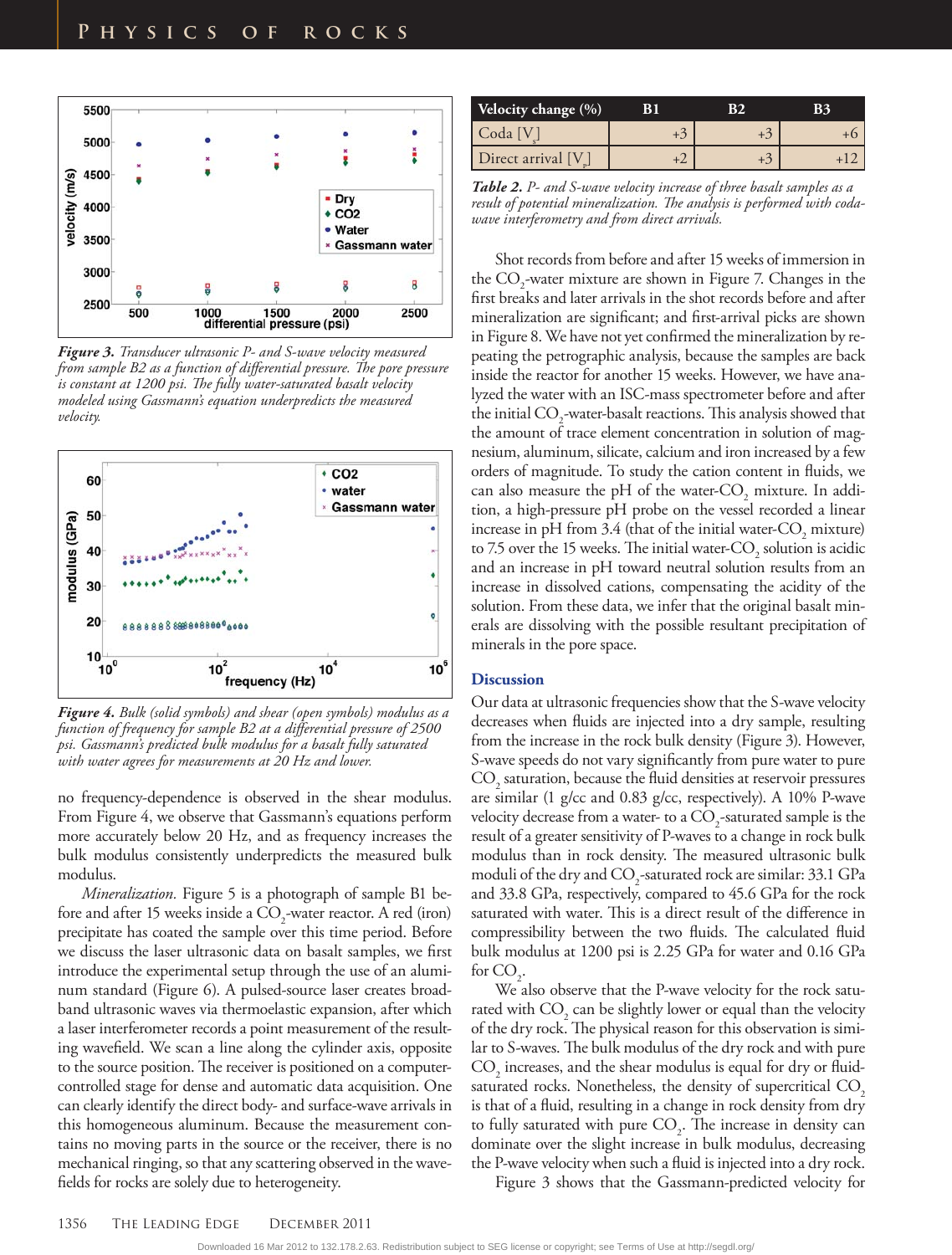the water-saturated rock is lower than the measured P-wave velocity. This estimate was computed using the mercury porosity data for sample B2. However, Table 1 shows a difference in porosity between mercury injection and helium porosimetry. If porosity is increased by 3.6%, the difference between mercury and helium porosity, the Gassmann-estimated P-wave velocity increases slightly by 50 m/s (or 1%), still underpredicting the measured velocity for the water-saturated basalt (the rock bulk modulus error due to porosity is 5%). The selection of sample porosity would have a greater effect on the predicted Gassmann's modulus and velocity for sample B1, as there is a 10% difference between the mercury and helium porosity estimates.

The frequency-dependence on the bulk modulus of the rock at a differential pressure of 2500 psi and the two fluids is plotted in Figure 4. First we observe that the change in basalt bulk modulus from pure water to  $CO<sub>2</sub>$  decreases by 17% at low frequencies and by 30% at high frequencies, but P-wave velocity measurements have a smaller change (4.5 to 10%) because the increase in the rock density offsets the increase in the rock bulk modulus. When we compare the measured water-saturated rock bulk modulus as a function of frequency to the bulk modulus estimated by Gassmann's equation, we observe that this theory performs accurately below 20 Hz, but underpredicts at higher frequencies. A principal assumption in Gassmann's theory that the pore pressures are equilibrated in the rock may be violated at frequencies higher than 20 Hz. If pore pressures are unrelaxed at those frequencies, the measured velocities will be greater than the (relaxed) velocities predicted by Gassmann. The large range of pore sizes in the sample as described earlier means that pressure equilibrium depends on the differential compressibility between pores and on the wave frequency. As a wave propagates, the basalt vesicles will compress less than the

smaller compliant pores, resulting in pore-pressure differences between pore sizes or regions. This pore-pressure disequilibrium relaxes if there is enough time or if frequencies are low enough. In this initial study, we do not claim a specific theory that predicts such behavior, but existing theories can describe pressure disequilibrium at micro (pore) or macro scales. The fact that the dispersion is observed only for the case of water as the saturating fluid can be because the viscosity of water (1 cP) is greater than that for sc- $CO_2$  (0.08 cP), giving different relaxation frequencies for this basalt saturated with either fluid. For this particular water-saturated sample, we can interpret that pore pressure is in equilibrium at frequencies below 20 Hz, but appears unrelaxed at higher frequencies.

Up to now we have quantified the decrease in P-wave velocity and bulk modulus for  $\mathrm{CO}_2$  fully replacing water in basalts. However, as initially hypothesized, the precipitation of minerals in the pore space can increase the wave speed in these basalt rocks. Figure 8 shows the P-wave first-arrival time picks at each



*Figure 5. Photograph of sample B1 before and after mineralization. A red precipitate, possibly an iron mineral, coats the sample after being stored in a water-CO2 reactor for 15 weeks.*



*Figure 6. Transmission shot gather for an aluminum sample using an ultrasonic noncontacting laser source and receiver.*

receiver location before and after mineralization for sample B2 from which on average we estimate a 3% increase in P-wave velocity after mineralization. However, it is clear from Figure 8 that mineralization is not homogeneously distributed on the sample, with some areas showing a large decrease in traveltime and others remaining unchanged. The same methodology is applied to samples B1 and B3 and the increase in P-wave velocity is estimated at 2 and 12%, respectively, as summarized in Table 2.

Next we study the full wavefield, including the later part (coda), which is dominated by surface waves. Surface waves decay less rapidly than body waves and are predominantly a function of the shear-wave properties. Therefore, the coda can provide an estimate of the change in S-wave speed. After a bandpass filter (50 kHz  $< f < 100$  kHz), two such traces before and after mineralization are shown in Figure 9a. Note that as time progresses, the time difference (Dt) between coherent phases in the wave field increases (Figure 9b). For a homogeneously changed medium, –Dt/t is equal to Dv/v, an increase in velocity (Snieder

Downloaded 16 Mar 2012 to 132.178.2.63. Redistribution subject to SEG license or copyright; see Terms of Use at http://segdl.org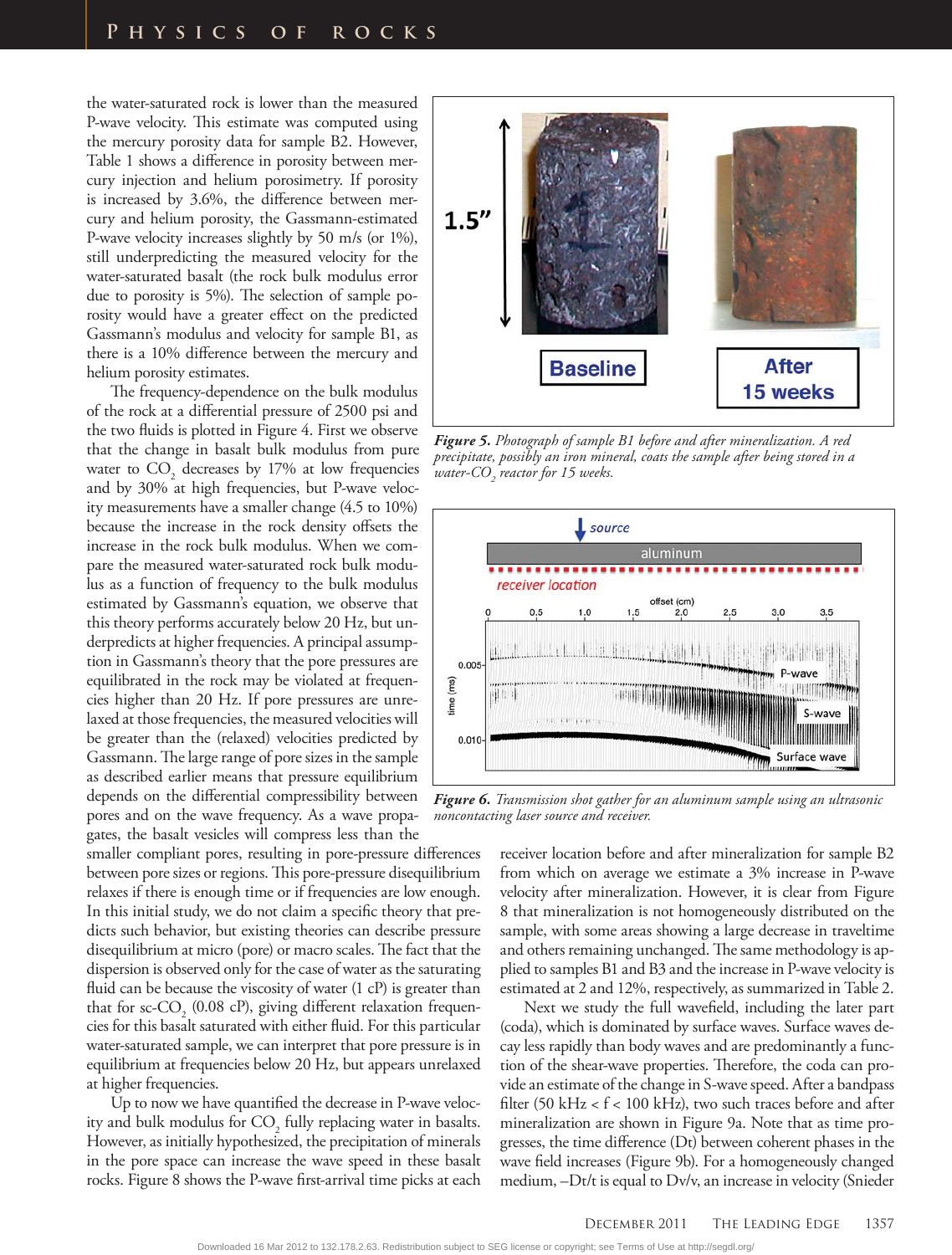

*Figure 7. Laser ultrasonic shot gather for basalt sample B2. The acquisition geometry is similar to that in Figure 6, with the source at the center of the sample (~2 cm). Note that the velocity of the basalt increased after mineralization.*

et al., 2002). The estimated changes in S-wave velocity using coda-wave interferometry are listed in Table 2, showing a 3–6% increase in velocity after 15 weeks of mineralization.

#### **Conclusions**

We have estimated the change in seismic velocity for basalt samples that result from water-  $\mathrm{CO}_2^{}$  fluid substitution and mineralization. When fully substituting pure  $\mathrm{CO}_2$  for pure water, the basalt P-wave velocity decreases, while the S-wave speed appears relatively unchanged. For one sample, the P-wave velocity change depends on frequency, from –4.5% at 2 Hz to –10% at ultrasonic frequencies. The change in bulk modulus is greater because the change in rock density does not offset the fluid compressibility effect as in the case of velocity. The change in bulk modulus from water to  $\mathrm{CO}_2$  saturated basalt is between 17% at low frequency and 30% at ultrasonic frequencies. The large frequency-dependence of the modulus is analyzed in the context of Gassmann's applicability for this particular rock. At frequencies lower than 20 Hz, the water-saturated basalt bulk modulus using Gassmann's equation predicts the measurements. As frequency increases, Gassmann's estimate underpredicts the measured data. From these data, we interpret that the pore pressures are relaxed for frequencies below 20 Hz. This interpretation is for one basalt sample and generalizations should not be drawn. Work is in progress to repeat the analysis and compare to samples B1 and B3.

We measured an increase in the ultrasonic P- and S-wave velocity for dry basalts between +3 and +12%. This is estimated from direct arrivals and coda waves measured before and after what we interpret as mineralization. As previously mentioned, the samples are currently in the reactor for another 15 weeks and a second petrographical analysis that could validate mineralization will be performed when the experiment finishes. Nonetheless, from the water-chemistry analysis, we infer that the original basalt minerals are dissolving and could be precipitating as alternate minerals in the pore space. **TLE** 

#### **References**

Batzle, M. L., D.-H. Han, and R. Hofmann, 2006, Fluid mobility and frequency-dependent seismic velocity: direct measurements: Geophys-